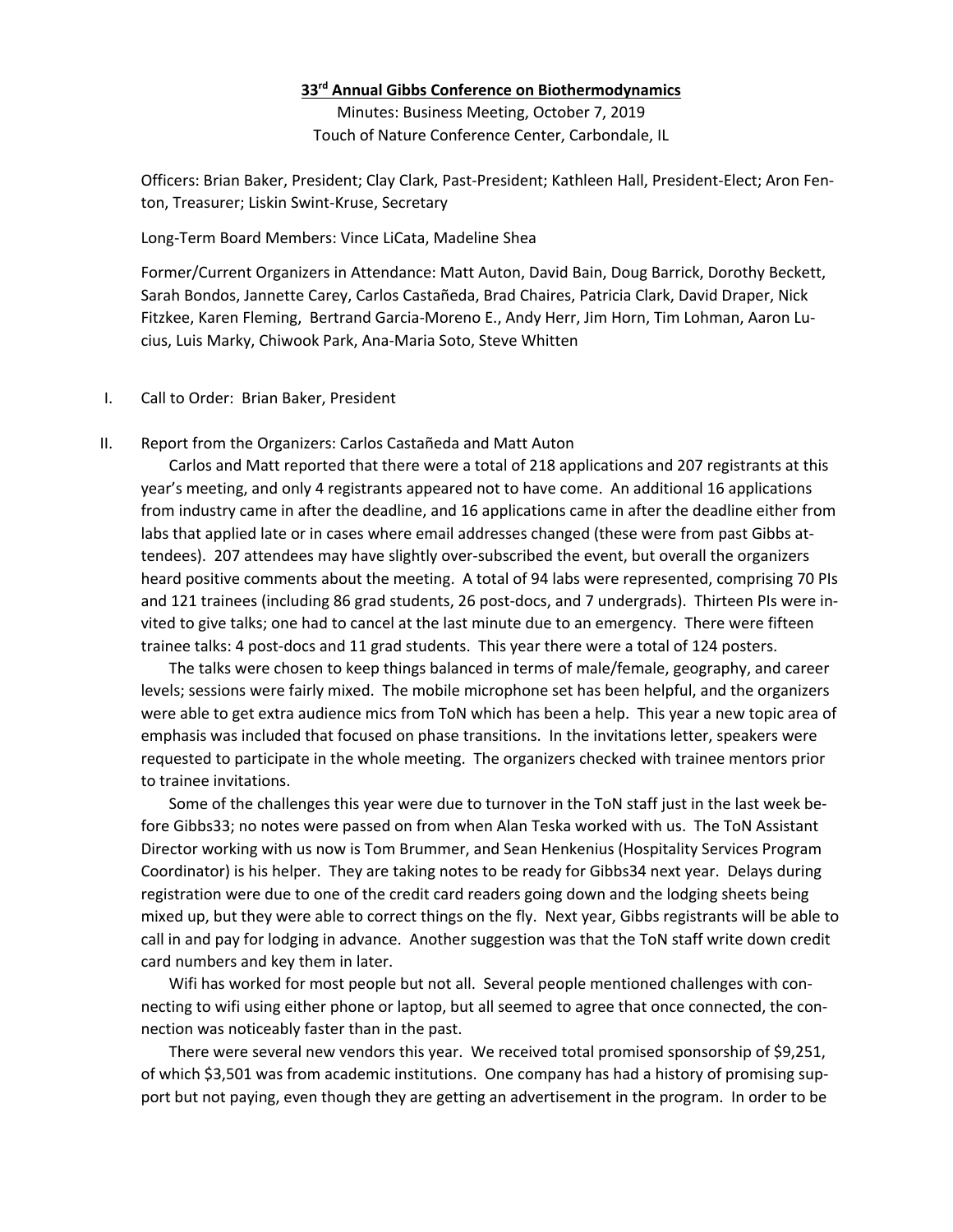fair to all sponsors, it was suggested that in the future, acknowledgments and advertising in the program booklet will be printed after the donations have been received. Next year, the organizers need to watch for the Genentech online sponsorship application, which is made available in the first few months of the calendar year. Personal interactions worked better than sending letters for getting donations. Most contributions came in at the last minute in September. Even as early as the Biophysical Society meeting, the organizers were already working through the list of potential donors. The number of vendors attending has increased this year; these individuals did also pay registration. The Mayo Clinic contributed the cost of printing the program books this year.

The new soundproofing panels that were installed in the room we use for the poster session were a big help. There were suggestions to remove a middle row of posters and move them into the corner next year in order to create more room for people to walk through. We are probably at a limit for the number of posters that can be fit in the space available. Swag (i.e., mugs and T-shirts) cost \$2,000 this year. Thank you to Aron Fenton for coordinating the food and coffee.

- III. Report from the Organizers of Saturday Night Thermo: Vince LiCata, for co-organizer Susie Pedigo SNT went off well in the new space (Little Grassy Lodge). There were 65-68 trainees present at the beginning of the session, 77 present for the flashtalks, and 55 present during the panel discussion. This year we also had an outreach talk by Jannette Carey about teaching in prisons. We will need to get info to ToN next year about the audiovisual setup; nothing was set up ahead of time this year and we had to figure out how to do it, leading to a late start. This was probably due to the ToN staff transition this year.
- IV. Financial Report: Aron Fenton, Treasurer

Soundproofing was installed two weeks ago; we will pay half of the cost over the next several years. ToN is providing snacks and coffee as part of paying for the sound proofing. Many of the ToN costs are high-end estimates. We expect to be within budget on the overall costs for the meeting. PIs who were invited to speak got free registration this year but still paid for lodging. We might want to allow speakers the option to pay next year; we need to reconfigure the website so that they have an easy option to do so.

- V. Election of 2020 (Gibbs34) organizers: led by Brian Baker, President Roberto Galleto (Washington University in St. Louis) and Karen Lewis (Texas State University) were elected as co-organizers for Gibbs34 in 2020.
- VI. Election of 2020 president-elect: led by Kathleen Hall, President-Elect Liskin Swint-Kruse (Kansas University Medical Center) was elected President-Elect.
- VII. Election of 2020-2023 Secretary Kathleen Hall, President-Elect Andy Herr (Cincinnati Children's Hospital Medical Center) was elected Secretary.
- VIII. Opportunity for Honoring Serge N. Timasheff within the Gibbs Conference Liskin Swint-Kruse, Secretary

The Board received an offer from Jim C. Lee to endow and sponsor a Gibbs event in honor of Serge N. Timasheff, who passed away in the spring of 2019. The Board recommends naming the Saturday Night Thermo career panel after him and using the funds to cover dinner and provide trav